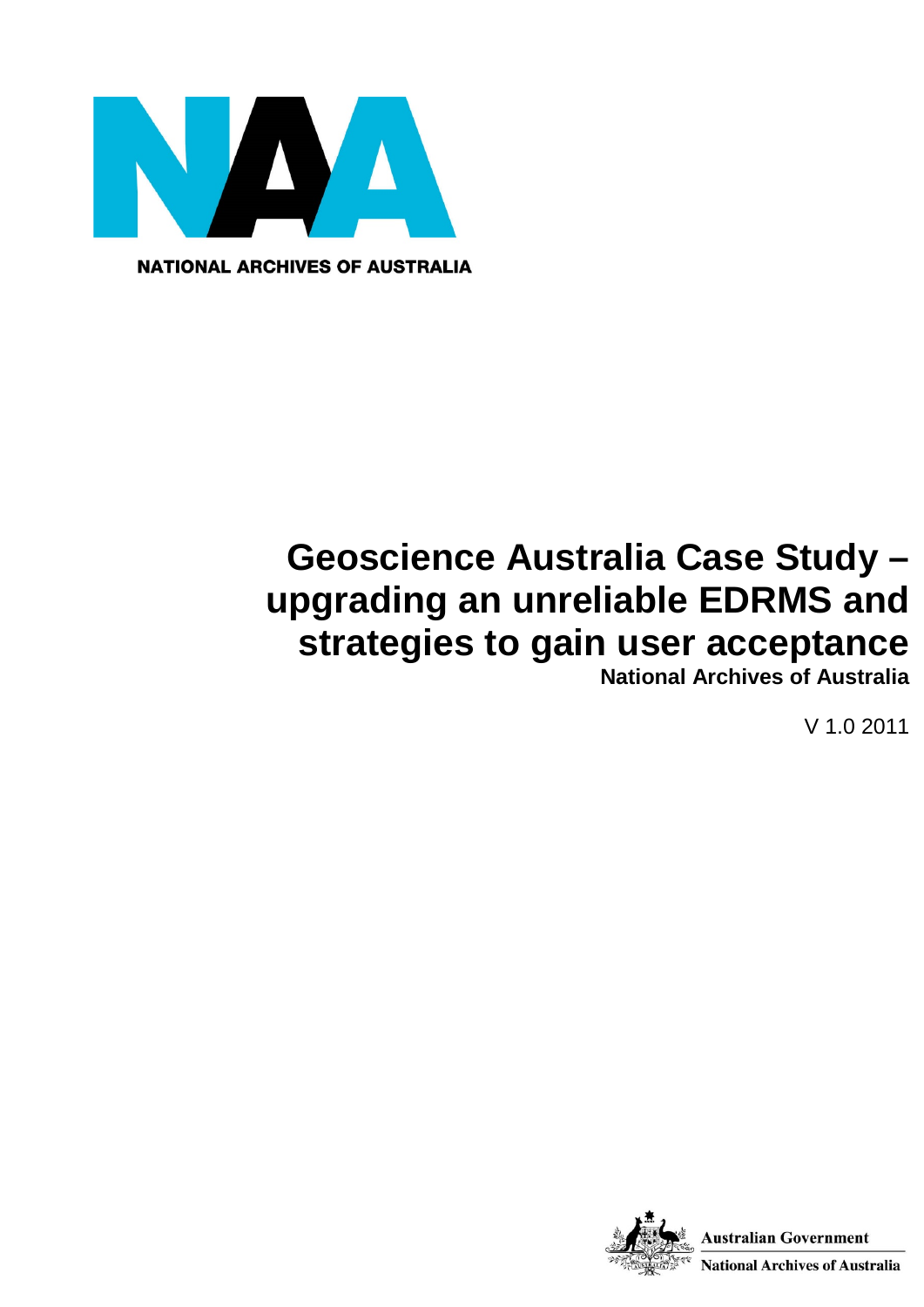© Commonwealth of Australia 2011

This work is copyright. Apart from any use as permitted under the *Copyright Act 1968*, no part may be reproduced by any process without prior written permission from the National Archives of Australia.

Requests and enquiries concerning reproduction and rights should be directed to the Government Information Management branch, National Archives of Australia, PO Box 7425, Canberra Mail Centre ACT 2610, Australia.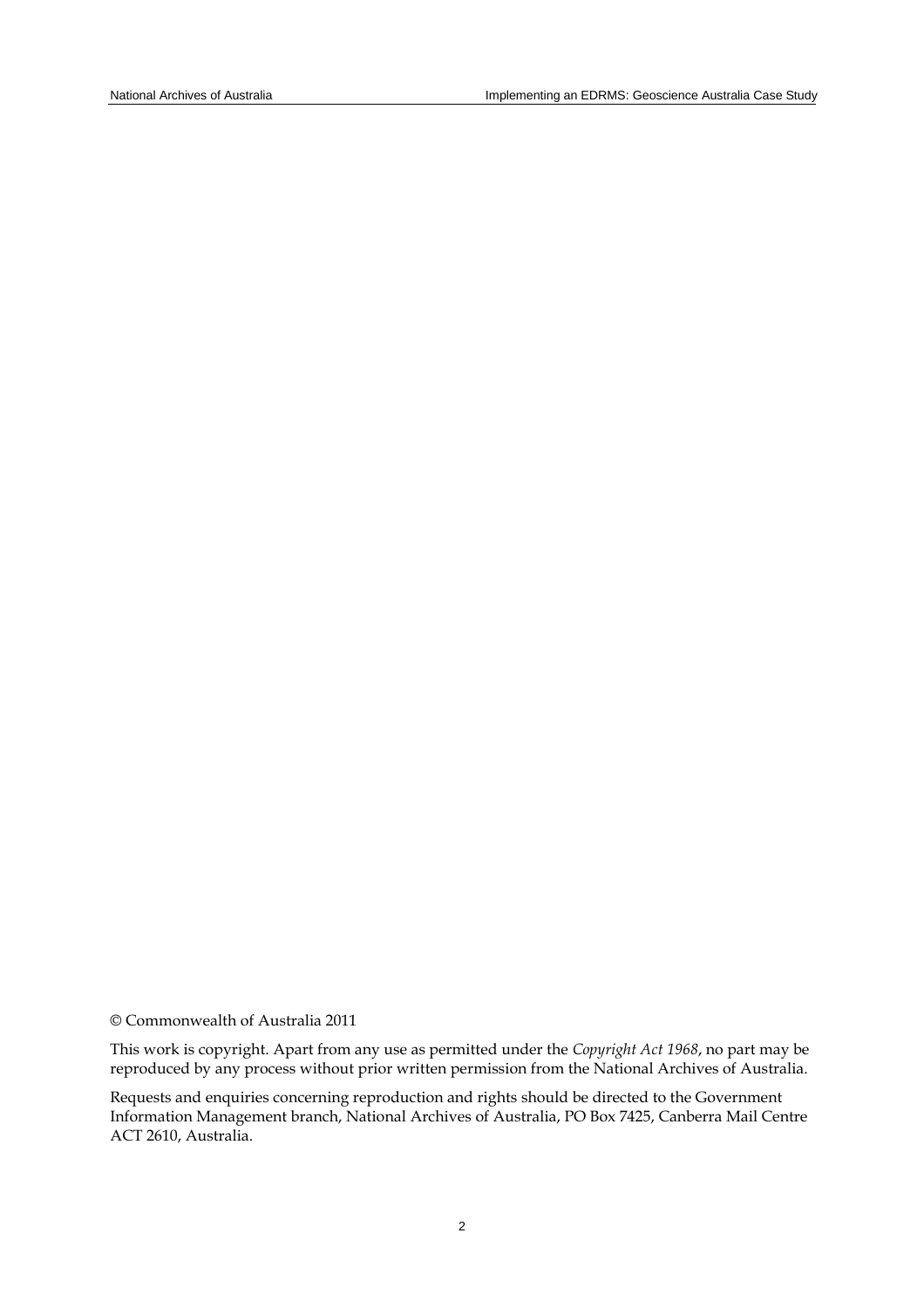# **Contents**

| Summary                    | $\overline{4}$ |
|----------------------------|----------------|
| Agency overview            | 5              |
| Formation                  | 5              |
| <b>Business activities</b> | 5              |
| Records management         | 5              |
| About the project          | 6              |
| Agency expertise           | 6              |
| Change Advisory Board      | 6              |
| Test strategy              | 6              |
| Training program           | 7              |
| User uptake                | 7              |
| Project outcomes           | 7              |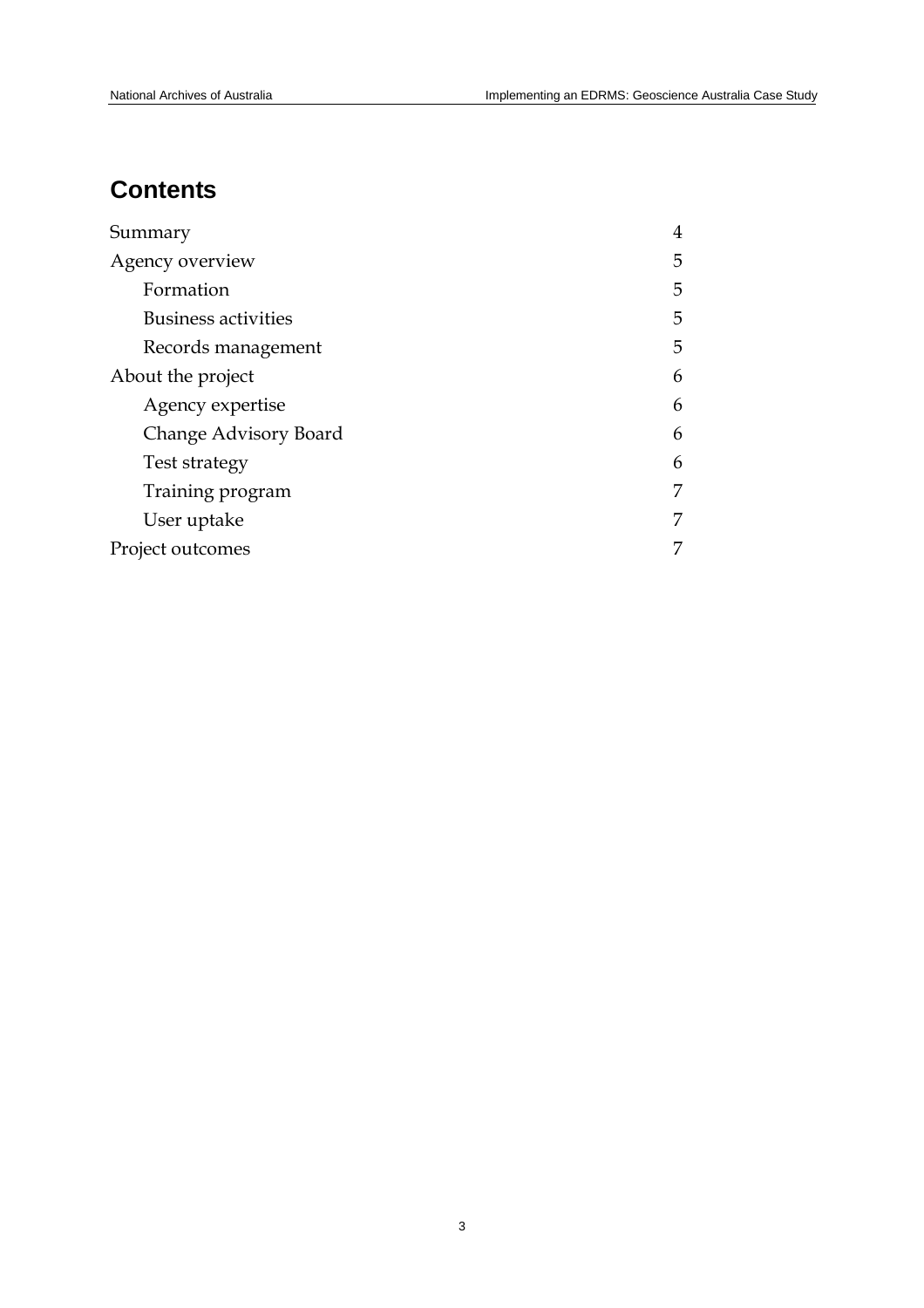## **Summary**

In 2001 Geoscience Australia implemented an agency-wide electronic document and records management system (EDRMS) with the aim of phasing out physical records management, which at that time was centralised and the responsibility of the Records Management Unit. The initial rollout did not include a business classification scheme and records disposal authority – these were implemented in early 2006.

Following the initial implementation, a number of software releases and improvements were made to the system in parallel with internal initiatives to streamline user accessibility through Geoscience Australia's intranet.

The 2004 software production version eventually became unreliable to a point where document content indexing and the intranet interface were a concern. In addition, this version was no longer supported by the vendor and user uptake of the corporate EDRMS was relatively small – 23 per cent. Rather than starting again with a new product and outlaying the cost of setup, the agency chose to upgrade the current software and system server.

This case study highlights a set of strategies that resulted in a successful upgrade, and shows how crucial it is to attain Chief Executive Officer support, gain user acceptance, test, and test again before a new system is rolled out.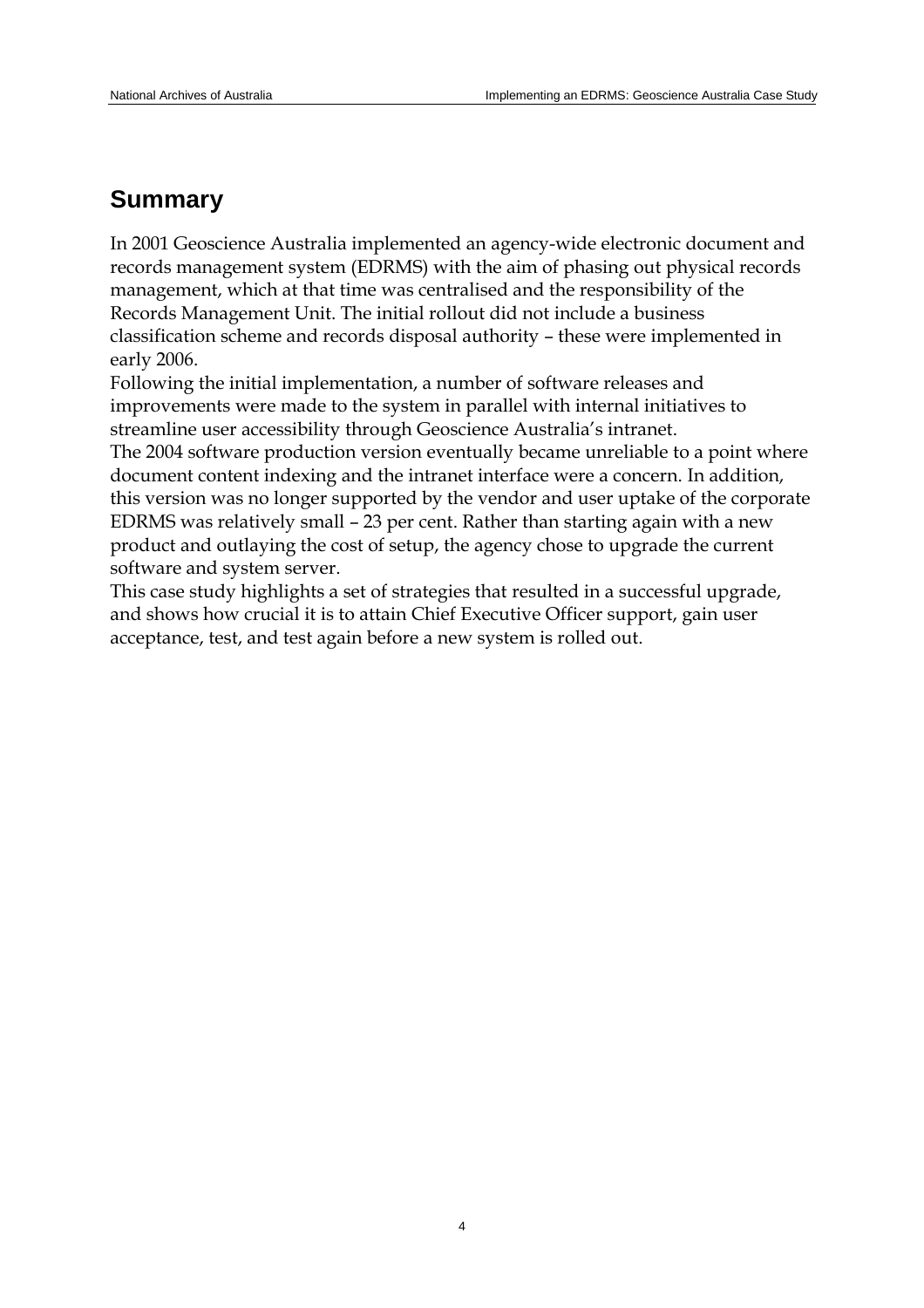### **Agency overview**

### **Formation**

As the national agency for geoscience research and geospatial information, Geoscience Australia operates as a prescribed agency within the Resources, Energy and Tourism portfolio. Formed in 2001 with the amalgamation of the Australian Geological Survey Organisation and the Australian Surveying and Land Information Group, the agency employs approximately 800 staff, 85 per cent of whom are scientists. The agency head is the CEO. All staff work from the Geoscience Australia building, which is a purpose-built geoscientific research facility in Canberra.

### **Business activities**

Geoscience Australia plays a key role in developing a sustainable energy supply for Australia's future. It looks at issues such as the global attractiveness of Australia's offshore and onshore exploration, improved resource management and environmental protection.

Onshore activities focus on enhancing mineral exploration and environmental land-use planning. This is done through the production of geoscience maps, databases and information systems, and by conducting regional geological and mineral systems research. Its activities also contribute to safer communities and critical infrastructure, and the maintenance of fundamental gravity, geomagnetic and seismic networks.

Offshore activities focus on providing pre-competitive data and information to assist in identifying new prospective basins for petroleum exploration and the geological storage of carbon dioxide in Australia's offshore jurisdiction. Activities include mapping and documentation of Australia's maritime boundaries, studies of the marine environment using seabed mapping techniques, and determining estuarine water quality and health. These studies assist natural resource management.

Geoscience Australia also focuses on providing key spatial information with an emphasis on response to rapid and slow onset hazards, detection of change, emergency management requirements, natural risk assessment and marine zone management. Activities also include coordinating the implementation of the Australian Government's policy on spatial data access and pricing.

#### **Records management**

Located across diverse repositories, the agency's records – datasets, maps, drawings, core samples, technical specifications, contracts, correspondence, agreements, technical reports and so on – are mostly generated from complex digital systems, and scientific research projects and initiatives. Many of the records need to be retained as national archives. For records management purposes a clear delineation is made between corporate records (administrative and correspondence files), and national and international scale datasets, databases, maps and catalogues of products and publications.

Geoscience Australia has a decentralised records management environment, where all staff are responsible for creating and registering their own electronic administrative files, with the Records Management Unit monitoring the quality of the process. A small number of paper files are created by the Records Management Unit for legal matters and contracts. EDRMS training and weekly refresher sessions incorporating recordkeeping fundamentals are provided by the Records Management Unit.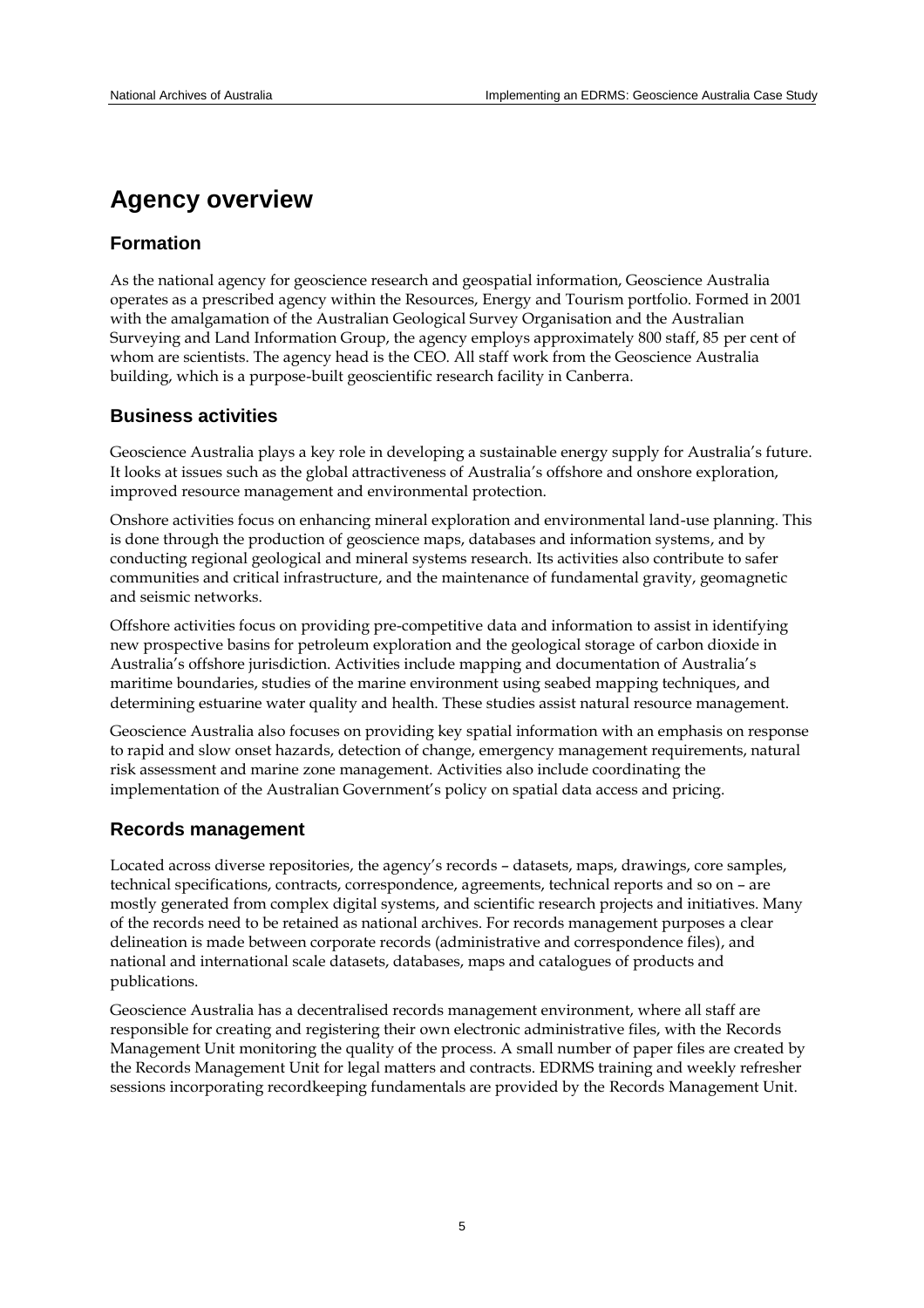# **About the project**

### **Agency expertise**

The process of upgrading the corporate EDRMS began in late 2007 with the establishment of a project team. Having experienced a number of earlier system releases, improvements and user training, the team already had a good understanding of the functionality, technical capacity and usage of the system. Comprising staff from the Information Services Branch, the team's responsibilities included:

- overall coordination of the upgrade, planning and communications/change plan
- development of an updated training manual
- arranging and conducting information and training sessions on the new application
- development and running of regression test scripts
- corporate database support.

### **Change Advisory Board**

Aware that a communications strategy for the upgrade was essential, a range of project documents was developed, which included a project and communications plan, an issues and fixes log, and a web operations plan. In addition, it was necessary for a request for change template to be completed and submitted to the Change Advisory Board for its approval. The request for change document provided the Board with a summary of the business case, risk analysis, project resources, and an upgrade and contingency plan should testing of the new version reveal insurmountable problems.

Following the Change Advisory Board's approval of the upgrade project, demonstrations of the new desktop interface and an explanation of the upgrade process and timing were presented to staff at briefing sessions. This included the corporate Recordkeeping Reference Group and a focus group specifically established for the upgrade project.

Comprising a cross-section of staff representing all business units, the focus group was consulted regarding the 'look and feel' of the EDRMS desktop client, and also participated in the functional testing of the new product. The continued involvement of the focus group was integral to the process of determining which features would be delivered to staff and an agreed desktop configuration. Consultations with the Recordkeeping Reference Group focused more on strategic and policy requirements for agency recordkeeping.

Throughout the project, all stakeholders were kept abreast of progress via emails at critical points, intranet articles and notifications requesting staff 'clean out' their EDM folders to minimise the potential risk of data loss.

### **Test strategy**

Achieving a successful project outcome required 800 functioning desktop clients and stable and working links among the EDRMS, intranet and personnel databases. The testing process involved:

- all members of the project team
- agency ICT staff who were responsible for providing technical support and advice
- a pilot group of PCs for installing/upgrading the new desktop client and the testing interface/scripts upgrade package.

Completed in May 2008, the overall testing process successfully covered three test upgrades, 12 tests of client functionality via test scripts, and an operation of silent install process for 800 desktop PCs with exceptions noted. The significant amount of pre-upgrade planning and testing proved to be effective, as the number of problems cited was relatively small, relating mainly to issues around delivering the upgrade package to desktop PCs and assisting users. Only 16 PCs lost short-term access to the system.